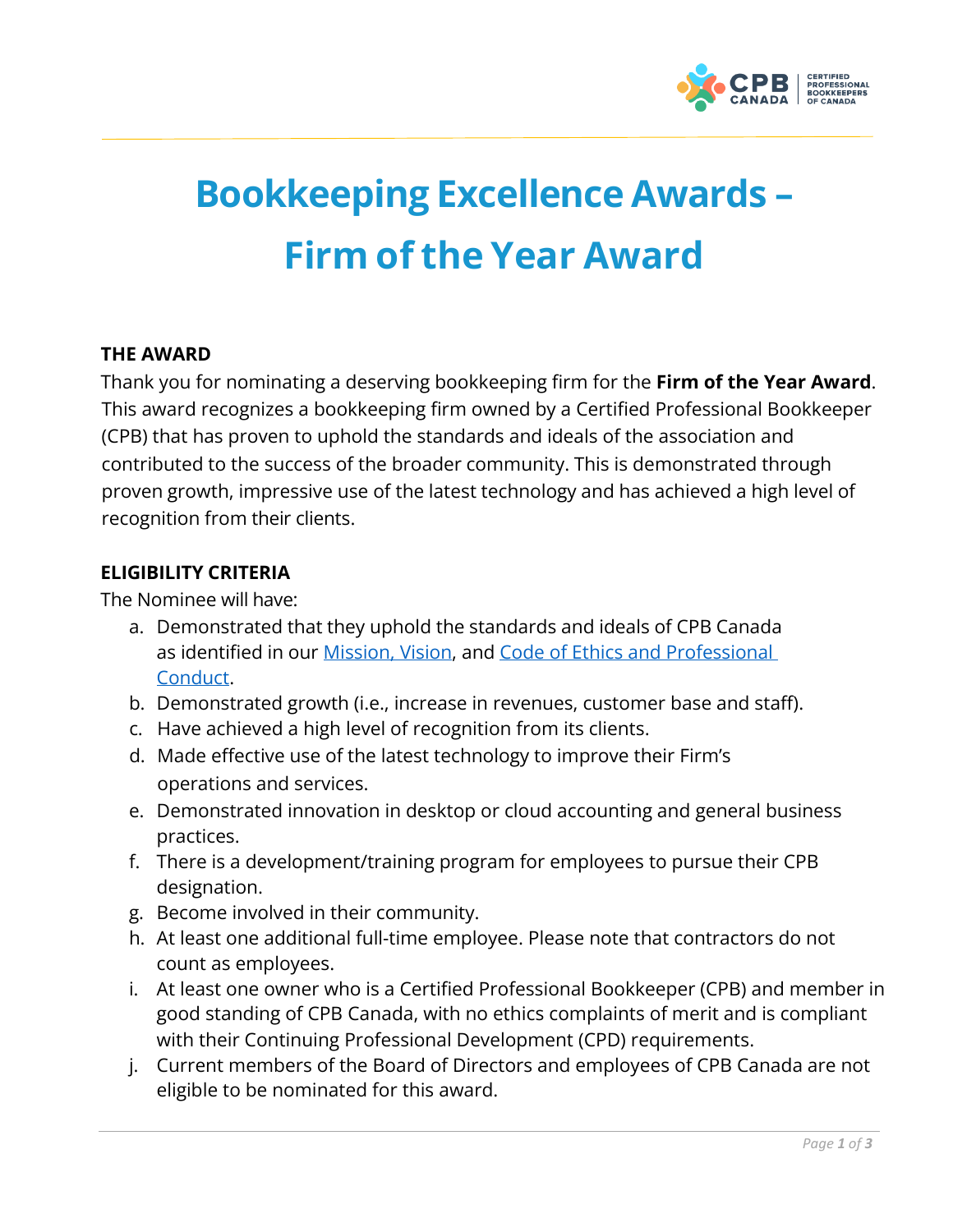

# **WHO CAN NOMINATE?**

- a. Any CPB Canada member, any employee or customer/client of the Firm.
- b. Entities/companies that supply technology to the accounting/bookkeeping community, and their representatives, are not permitted to submit nominations.
- c. Self-nominations will be accepted with supporting documentation.

#### **PROCESS**

- a. All nominations and supporting documentation must be received by CPB Canada ahead of any prescribed deadline. The date and time of nominations are recorded, and late entries will not be accepted.
- b. The nomination will be submitted to CPB Canada via the prescribed channels for that given year.
- c. All nominations must be completed entirely, or the nomination will be eliminated from consideration.
- d. CPB Canada will provide an acknowledged receipt for each nomination submitted.
- e. The Review Panel's decision will be final.

#### **Review Panel**

CPB Canada will form a Review Panel annually to choose the Firm of the Year recipient. They will consist of at least three CPB Canada members who are CPBs in good standing and not members of the current Board of Directors.

#### **ANNOUNCEMENT OF THE AWARD**

The recipient of the CPB Canada Firm of the Year award will be announced at the IGNITE Conference.

## **MAXIMUM NUMBER OF WINNERS IN ANY ONE YEAR**

No more than one (1) Firm of the Year Award will be awarded in any given year.